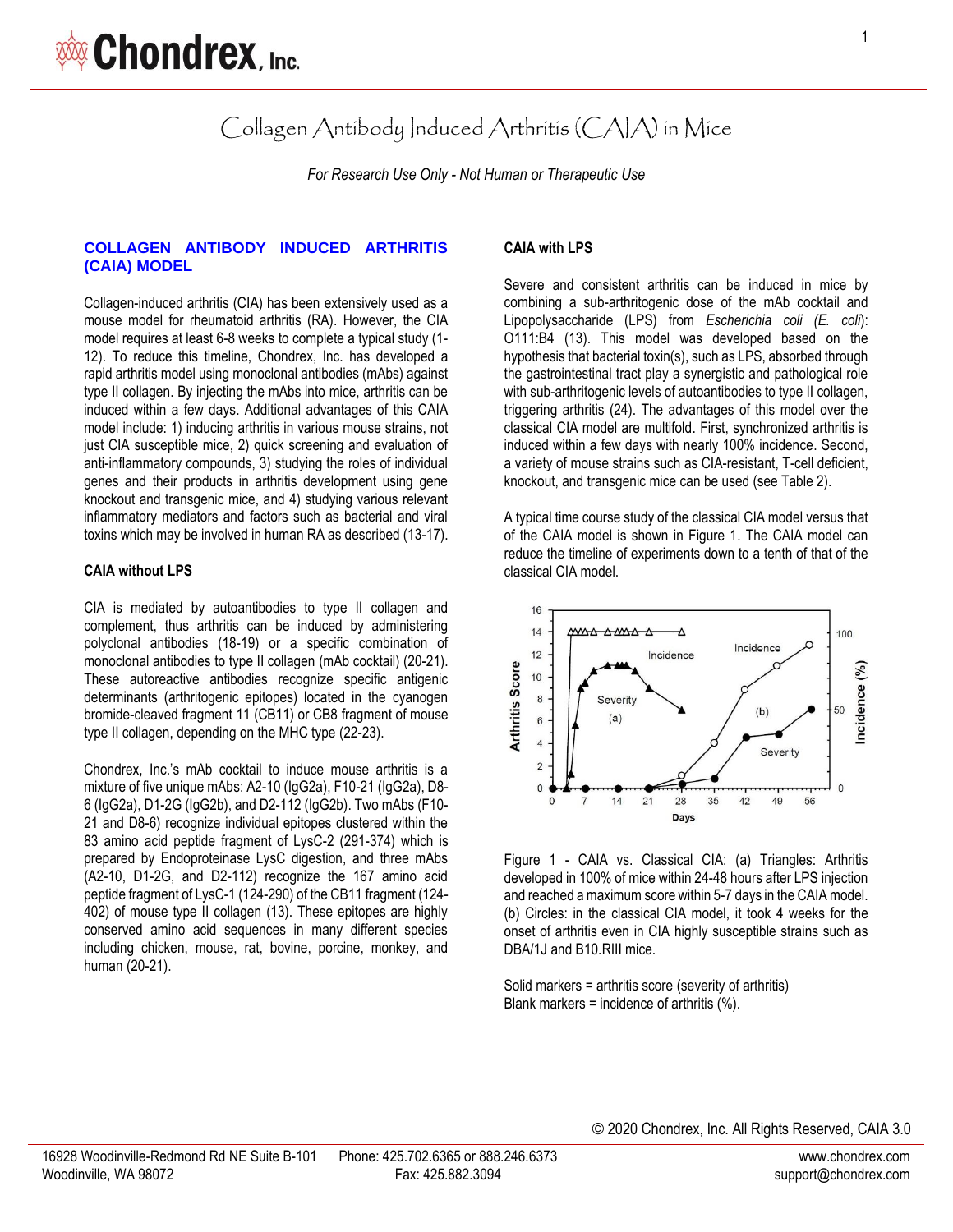

#### **Animal Care and Diet**

It is imperative to use 7-8-week-old mice for the CAIA model. Older mice may demonstrate lower incidence and disease severity. Specific pathogen free (SPF) housing conditions are recommended over conventional housing conditions, as bacterial contamination may reduce the immune response, resulting in attenuated arthritis. Intestinal bacteria flora varies depending on animal vendors and can affect the host immune system's susceptibility to antigens such as LPS. Some mice are highly susceptible to LPS and killed by LPS injections. Chondrex, Inc. recommends testing mice for LPS susceptibility prior to running large studies. Diet considerations for mice are not necessary, however, Chondrex, Inc. recommends a high fat diet (Purina Mouse Chow 5015) for mouse inflammation studies (4). Please contact customer support at [support@chondrex.com](mailto:support@chondrex.com) for guidance regarding animals and housing conditions.

#### **Mouse Strains**

Administering the anti-type II collagen mAb cocktail bypasses the host's need to generate autoantibodies to type II collagen. Thus, arthritis can be induced in mouse strains which lack CIAsusceptible MHC haplotypes (i.e. H-2q and H-2r). All mouse strains with normal inflammatory responses including complement activation should be susceptible to CAIA. Table 1 lists the mouse strains that have been tested to date.

DBA/1 (H-2q) and B10.RIII (H-2r) mice are susceptible to both CIA and CAIA (13).

Balb/c (H-2d) mice, which are resistant to CIA, are highly susceptible to CAIA and are the most commonly used strain (13, 25-27), being readily available.

C.B-17 scid/scid mice are T-cell deficient mice which can be used for CAIA as T-cells are not required for antigen recognition for antibody production in arthritis development (17). These mice may even develop more severe arthritis than T-cell normal strains (unpublished data), as T-cells may play roles in down-regulating inflammation during healing as well as in up-regulating inflammatory reactions.

SWR (H-2q) mice have a CIA-susceptible haplotype but are resistant to CIA and CAIA due to a C5 deficiency. Other C5 deficient mouse strains, B10.D2/oSn and NOD/LtSz scid/scid, are also apparently resistant to CAIA (12,19, 27).

Nude mice are resistant to CAIA (28) for unknown reasons despite nude rats being highly susceptible to antibody-induced arthritis (29). Nude mice may lack select pro-inflammatory cytokine expression.

Table 1 - Mouse Strains Commonly Ssed for CIA and CAIA

| Mouse<br>Strain       | $H-2$<br>Type | <b>CIA</b><br>Susceptibility | Reference      | CAIA<br>Susceptibility | Ref          | Note                                                           |
|-----------------------|---------------|------------------------------|----------------|------------------------|--------------|----------------------------------------------------------------|
| DBA/1                 | q             | High                         | 2, 4, 5        | High                   | 13, 20       | $INF\gamma$ high                                               |
| <b>B10.Q</b>          | q             | High                         | 5              | (High)                 |              |                                                                |
| <b>B10.G</b>          | q             | High                         | 5              | (High)                 |              |                                                                |
| NFR/N                 | q             | High                         | 37             | (High)                 |              |                                                                |
| <b>SWR</b>            | q             | Resistant                    | 12             | Resistant              |              | C5 deficient                                                   |
| <b>B10.RIII</b>       | r             | High                         | 5              | High                   | 13           | Low response:<br>chick and<br>human type II                    |
| <b>B10</b>            | b             | Low                          | 9              | (High)                 |              | * Need<br>alternative<br>immunization                          |
| C57BL/6               | h             | Low                          | 9              | Moderate -<br>High     | 8, 17,<br>29 | LPS low<br>responder-<br>* Need<br>alternative<br>immunization |
| C57BL/6<br>beige      | b             | Resistant                    | 19             | Resistant              |              | PMN mutation                                                   |
| C57BL/6 x<br>129/Sv   | h             | Low                          | 9              | Moderate -<br>High     | 29, 30       | * Need<br>alternative<br>immunization                          |
| 129/Sv                | b             | Resistant                    | 9              | High                   | 26           |                                                                |
| B10.D2/nSn            | d             | Resistant                    | 19             | High                   | 19           |                                                                |
| B10.D2/oSn            | d             | Resistant                    | 19             | Resistant              | 19           | C5 deficient                                                   |
| Balb/c                | d             | Resistant                    |                | High                   | 13           |                                                                |
| Balb/c nu/nu          | d             | Resistant                    |                | Resistant              | 27           | B & T cell<br>deficient                                        |
| C3H/He                | k             | Low                          | 38             | (Low)                  |              |                                                                |
| <b>B10.S</b>          | s             | Resistant                    | 5              | 2                      |              |                                                                |
| SJL/1                 | s             | Moderate                     | $\overline{a}$ | (High)                 |              |                                                                |
| $C.B-17$<br>scid/scid |               | Resistant                    |                | High                   | 17           | B & T cell<br>deficient                                        |

(Parentheses-assumed, but not yet tested)

\*Develops arthritis by alternative immunization with Complete Freund's Adjuvant containing *M. tuberculosis*

C57BL/6 mice are most commonly used as parent mice for gene knockout and transgenic mice. Although wild type C57BL/6 mice are apparently low responders to LPS, these mice also develop severe arthritis in CAIA with LPS. However, a higher dose of the mAb cocktail is required such as 5 mg/mouse instead of 1.5 mg/mouse (21, 30). C57BL/6-backcrossed to 129/Sv mice are commonly used for creating gene knockout mice. Some of these backcrossed mice respond to LPS, thus severe arthritis can be induced with an ordinary 1.5 mg/mouse dose (30-31).

The following gene knockout mice have been used to study the role of genes in the CAIA model (29-39).

- 1) NOS2 knockout mice (30)
- 2) Osteopontin knockout mice (31)
- 3) COX-1 and COX-2 knockout mice (32)
- 4) MMP-2 (gelatinase A) and MMP-3 (gelatinase B) knockout mice (33)
- 5) P2X<sup>7</sup> receptor knockout mice (34)
- 6) c-Jun N-Terminal Kinase knockout mice (35)
- 7) Prostaglandin E2 receptor knockout mice (36)
- 8) CD69 null mice (37)

© 2020 Chondrex, Inc. All Rights Reserved, CAIA 3.0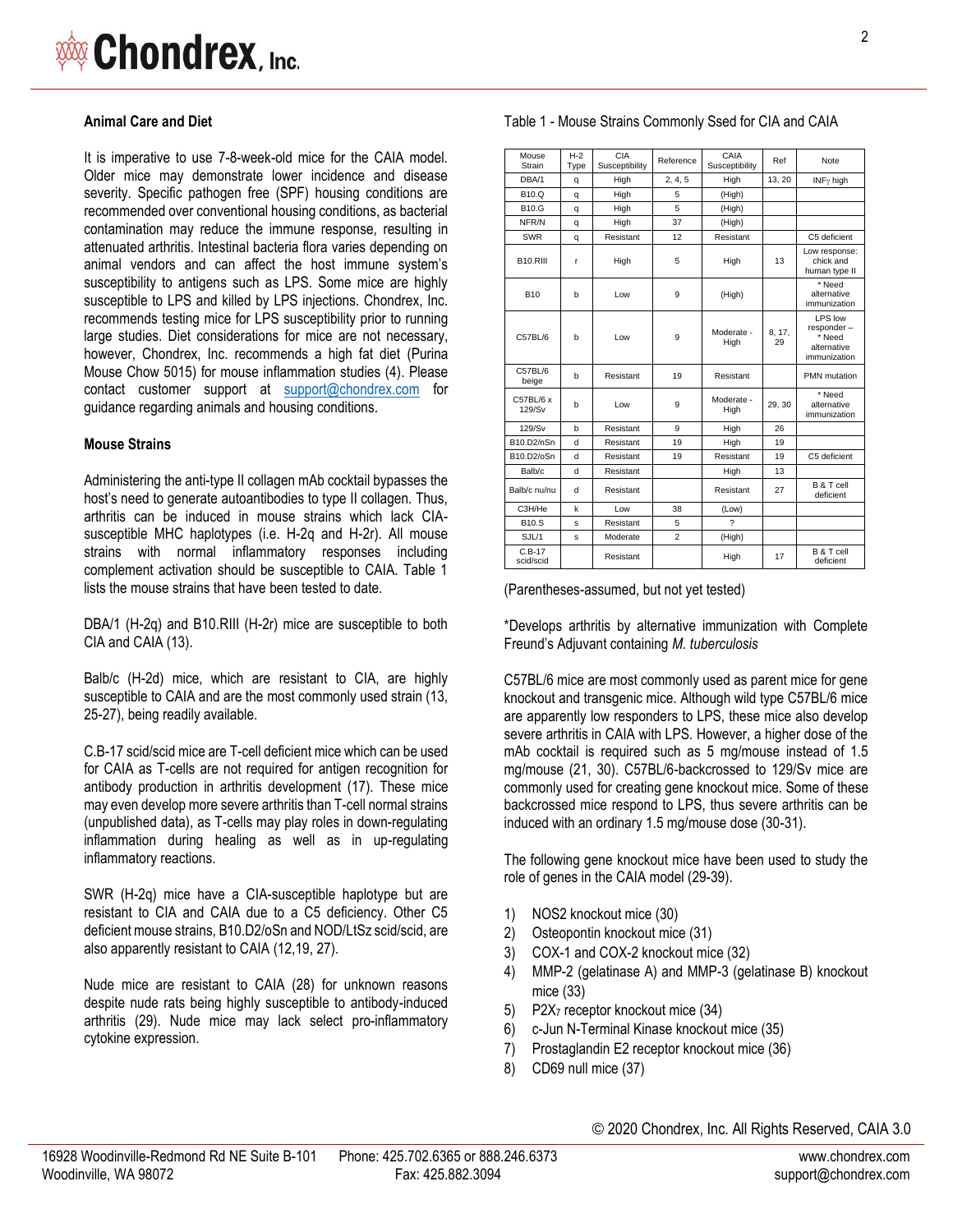Chondrex, Inc. recommends administering the mAb cocktail intravenously (i.e. tail vein). Intraperitoneal (IP) injection can also be used in CAIA susceptible strains; however, the severity of arthritis tends to be lower and the period of active inflammatory arthritis shorter. Individual investigators must determine the best protocol for their own experimental purposes.

| <b>Catalog Number</b> | Amount           |
|-----------------------|------------------|
| 53100                 | $100 \text{ mg}$ |
| 53040                 | $40 \text{ mg}$  |
| 53010                 | $10 \text{ mg}$  |

#### **A. Inducing CAIA without LPS**

To induce arthritis in CAIA high responder strains (DBA/1 and Balb/c) with the mAb cocktail alone, 6-10 mg of mAb will be required per mouse, depending on animal vendors, mouse age and body weight. For example, inject 5 mg/mouse of mAb on day 0 and then inject an additional 5 mg/mouse on day 1. Arthritis should develop 24-48 hours after the second injection. Again, each investigator must optimize the conditions for inducing arthritis based on experimental needs.

#### **B. Inducing CAIA with LPS**

Bacterial toxins such as LPS (B-cell mitogen), Staphylococcal enterotoxin B (T-cell mitogen), and *Mycoplasma arthritidis* mitogen (T-cell mitogen) act synergistically with antibodies to type II collagen in arthritis development. Thus, the mAb dose required for inducing arthritis can be reduced in the presence of these toxins. For example, injecting 1.5 mg/mouse of the mAb cocktail on day 0 followed by an LPS injection (25-50 µg) on day 3 can induce arthritis in nearly 100% of CAIA susceptible mice, such as Balb/c, DBA/1, B10.RIII, and C.B-17 scid/scid mice. Inject 5 mg/mouse for CAIA susceptible C57BL/6 mice. Arthritis progresses rapidly, and acute inflammation peaks on day 7-10 and persists for 2 weeks. Arthritis can be further exacerbated by an additional LPS injection (25-50 µg) on day 10 or 14. The resulting joint destruction is permanent, leading to ankylosis even though active inflammation declines after 3 weeks. Table 3 references compounds which have successfully blocked inflammation in the CAIA model.

## **EVALUATING ARTHRITIS**

Disease can be assessed by qualitative clinical score or by determining paw thickness using a Mitutoyo loop handle dial thickness gauge with a round disc. Unlike rat paw volume, mouse paw volume cannot be determined with a plethysmograph because the mouse paw is too small. Chondrex, Inc. provides a scoring system (Table 2) and a supplemental flyer (please visit [www.chondrex.com](http://www.chondrex.com/) for more information).

| Table 2 - Qualitative Scoring System to Assess Severity of Paw |  |
|----------------------------------------------------------------|--|
| Inflammation                                                   |  |

| Score | Condition                                                                                                                                                                          |  |  |  |
|-------|------------------------------------------------------------------------------------------------------------------------------------------------------------------------------------|--|--|--|
| 0     | Normal                                                                                                                                                                             |  |  |  |
| 1     | Mild, but definite redness and swelling of the ankle or<br>wrist, or apparent redness and swelling limited to<br>individual digits, regardless of the number of affected<br>digits |  |  |  |
| 2     | Moderate redness and swelling of ankle or wrist                                                                                                                                    |  |  |  |
| 3     | Severe redness and swelling of the entire paw<br>including digits                                                                                                                  |  |  |  |
| 4     | Maximally inflamed limb involving multiple joints                                                                                                                                  |  |  |  |

Table 3 - Compounds that Have Successfully Blocked Inflammation in the mAb-Induced Arthritis Model.

| Compound                                                                                                                         | <b>Class</b>                              | Reference           |
|----------------------------------------------------------------------------------------------------------------------------------|-------------------------------------------|---------------------|
| Oncostatin M                                                                                                                     | Cytokine                                  | 25                  |
| Anti-Integrins α1β1, 2β1                                                                                                         | Adhesion<br>Molecule                      | 26                  |
| <b>Chemically Modified</b><br>Tetracycline<br>(CollaGenex)                                                                       | Matrix Inhibitor<br>Metalloproteinase     | 27                  |
| Anti-CD44 (IM7 Clone)                                                                                                            | Adhesion<br>Molecule                      | Unpublished<br>Data |
| Dexamethasone<br>$(0.15 - 0.5$ mg/kg)                                                                                            | Glucocorticoid                            | Unpublished<br>Data |
| Anti-IL-1β Antibody                                                                                                              | Cytokine                                  | 17                  |
| Anti-TNF-α Antibody                                                                                                              | Cytokine                                  | 17                  |
| Anti-MIP-1α Antibody                                                                                                             | Cytokine                                  | 17                  |
| <b>TACE Inhibitor</b>                                                                                                            | <b>TNF Converting</b><br>Enzyme Inhibitor | 37                  |
| Methotrexate<br>(0.25 mg/kg, single IM<br>injection)<br>- Effective in p53<br>knockout mice<br>- Not effective in Balb/c<br>mice | Anti-proliferation<br>Communication       | Unpublished<br>Data |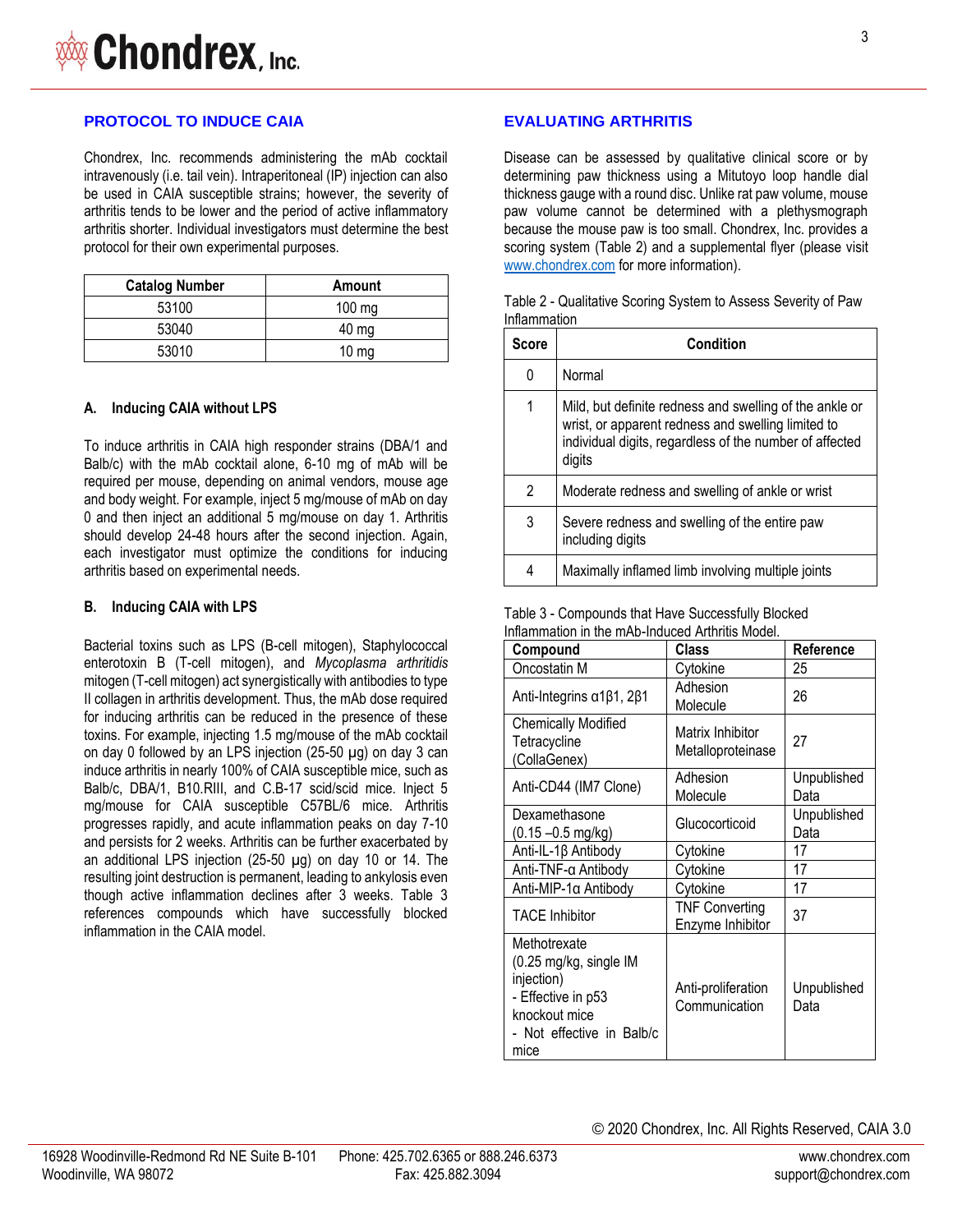# **WAS Chondrex**, Inc.

## **REFERENCES**

1. [E. Trentham, A. Townes, A. Kang, Autoimmunity to Type II](https://www.ncbi.nlm.nih.gov/pubmed/894190)  [Collagen an Experimental Model of Arthritis.](https://www.ncbi.nlm.nih.gov/pubmed/894190) *J Exp Med.* **146**, [857-68 \(1977\).](https://www.ncbi.nlm.nih.gov/pubmed/894190)

2. [J. Courtenay, M. Dallman, A. Dayan, A. Martin, B. Mosedale,](https://www.ncbi.nlm.nih.gov/pubmed/6153460)  [Immunisation Against Heterologous Type II Collagen Induces](https://www.ncbi.nlm.nih.gov/pubmed/6153460)  [Arthritis in Mice.](https://www.ncbi.nlm.nih.gov/pubmed/6153460) *Nature.* **283**, 666-8 (1980).

3. [S. Cathcart, K. C. Hayes, W. A. Gonnerman, A. A. Lazzari,](https://www.ncbi.nlm.nih.gov/pubmed/3941539)  [C. Franzblau, Experimental Arthritis in a Nonhuman Primate. I.](https://www.ncbi.nlm.nih.gov/pubmed/3941539)  [Induction by Bovine Type II Collagen.](https://www.ncbi.nlm.nih.gov/pubmed/3941539) *Lab Invest.* **54**, 26-31 [\(1986\).](https://www.ncbi.nlm.nih.gov/pubmed/3941539)

4. P. Wooley, [Collagen-induced arthritis in the mouse.](https://pubmed.ncbi.nlm.nih.gov/3226317/)  *[Methods Enzymol](https://pubmed.ncbi.nlm.nih.gov/3226317/)* **162**, 361-373 (1988).

5. [P. Wooley, H. Luthra, M. Griffiths, J. Stuart, A. Huse, C.](https://www.ncbi.nlm.nih.gov/pubmed/2411796) David, *et al*[., Type II Collagen-Induced Arthritis in Mice. IV.](https://www.ncbi.nlm.nih.gov/pubmed/2411796)  [Variations in Immunogenetic Regulation Provide Evidence for](https://www.ncbi.nlm.nih.gov/pubmed/2411796)  [Multiple Arthritogenic Epitopes on the Collagen Molecule.](https://www.ncbi.nlm.nih.gov/pubmed/2411796) *J [Immunol.](https://www.ncbi.nlm.nih.gov/pubmed/2411796)* **135**[, 2443-51 \(1985\).](https://www.ncbi.nlm.nih.gov/pubmed/2411796)

6. [R. Holmdahl, L. Jansson, E. Larsson, K. Rubin, L.](https://www.ncbi.nlm.nih.gov/pubmed/3947407)  [Klareskog, Homologous Type II Collagen Induces Chronic and](https://www.ncbi.nlm.nih.gov/pubmed/3947407)  [Progressive Arthritis in Mice.](https://www.ncbi.nlm.nih.gov/pubmed/3947407) *Arthritis Rheum.* **29**, 106-13 (1986).

7. R. Ortmann, E. [Shevach, Susceptibility to Collagen-Induced](https://www.ncbi.nlm.nih.gov/pubmed/11141333)  [Arthritis: Cytokine-Mediated Regulation.](https://www.ncbi.nlm.nih.gov/pubmed/11141333) *Clin Immunol.* **98**, 109- [18 \(2001\).](https://www.ncbi.nlm.nih.gov/pubmed/11141333)

8. [W. C. Watson, A. S. Townes, Genetic Susceptibility to](https://www.ncbi.nlm.nih.gov/pubmed/3934318)  [Murine Collagen II Autoimmune Arthritis. Proposed Relationship](https://www.ncbi.nlm.nih.gov/pubmed/3934318)  [to the IgG2 Autoantibody Subclass Response, Complement C5,](https://www.ncbi.nlm.nih.gov/pubmed/3934318)  [Major Histocompatibility Complex \(MHC\) and non-MHC Loci.](https://www.ncbi.nlm.nih.gov/pubmed/3934318) *J [Exp Med.](https://www.ncbi.nlm.nih.gov/pubmed/3934318)* **162**[, 1878-91 \(1985\).](https://www.ncbi.nlm.nih.gov/pubmed/3934318)

9. [K. Campbell, J. A. Hamilton, I. P. Wicks, Collagen-induced](https://www.ncbi.nlm.nih.gov/pubmed/10898492)  [Arthritis in C57BL/6 \(H-2b\) Mice: New Insights Into an Important](https://www.ncbi.nlm.nih.gov/pubmed/10898492)  [Disease Model of Rheumatoid Arthritis.](https://www.ncbi.nlm.nih.gov/pubmed/10898492) *Eur J Immunol.* **30**, 1568- [75 \(2000\).](https://www.ncbi.nlm.nih.gov/pubmed/10898492)

10. [E. Michaëlsson, V. Malmström, S. Reis, A. Engström, H.](https://www.ncbi.nlm.nih.gov/pubmed/8046350)  Burkhardt, R. Holmdahl, *et al*[., T Cell Recognition of](https://www.ncbi.nlm.nih.gov/pubmed/8046350)  [Carbohydrates on Type II Collagen.](https://www.ncbi.nlm.nih.gov/pubmed/8046350) *J Exp Med* **180**, 745-9 [\(1994\).](https://www.ncbi.nlm.nih.gov/pubmed/8046350)

11. [M. Andersson, R. Holmdahl, Analysis of Type II Collagen-](https://www.ncbi.nlm.nih.gov/pubmed/1694131)[Reactive T Cells in the Mouse. I. Different Regulation of](https://www.ncbi.nlm.nih.gov/pubmed/1694131)  [Autoreactive vs. Non-Autoreactive Anti-Type II Collagen T Cells](https://www.ncbi.nlm.nih.gov/pubmed/1694131)  [in the DBA/1 Mouse.](https://www.ncbi.nlm.nih.gov/pubmed/1694131) *Eur J Immunol* **20**, 1061-6 (1990).

12. [R. Reife, N. Loutis, W. Watson, K.](https://www.ncbi.nlm.nih.gov/pubmed/2053925) Hasty, J. Stuart, SWR [Mice Are Resistant to Collagen-Induced Arthritis but Produce](https://www.ncbi.nlm.nih.gov/pubmed/2053925)  [Potentially Arthritogenic Antibodies.](https://www.ncbi.nlm.nih.gov/pubmed/2053925) *Arthritis Rheum.* **34**, 776-81 [\(1991\).](https://www.ncbi.nlm.nih.gov/pubmed/2053925)

13. [K. Terato, D. Harper, M. Griffiths, D. Hasty, X. Ye,](https://www.ncbi.nlm.nih.gov/pubmed/8734568) *et al*., [Collagen-induced Arthritis in Mice: Synergistic Effect of E. Coli](https://www.ncbi.nlm.nih.gov/pubmed/8734568)  [Lipopolysaccharide Bypasses Epitope Specificity in the Induction](https://www.ncbi.nlm.nih.gov/pubmed/8734568)  [of Arthritis With Monoclonal Antibodies to Type II Collagen.](https://www.ncbi.nlm.nih.gov/pubmed/8734568)  *[Autoimmunity](https://www.ncbi.nlm.nih.gov/pubmed/8734568)* **22**[, 137-47 \(1995\).](https://www.ncbi.nlm.nih.gov/pubmed/8734568)

14. [S. Yoshino, E. Sasatomi, Y. Mori, M. Sagai, Oral](https://www.ncbi.nlm.nih.gov/pubmed/10477613)  [Administration of Lipopolysaccharide Exacerbates Collagen-](https://www.ncbi.nlm.nih.gov/pubmed/10477613)[Induced Arthritis in Mice.](https://www.ncbi.nlm.nih.gov/pubmed/10477613) *J Immunol.* **163**, 3417-22 (1999).

15. [B. Cole, M. Griffiths, Triggering and Exacerbation of](https://www.ncbi.nlm.nih.gov/pubmed/8318046)  [Autoimmune Arthritis by the Mycoplasma Arthritidis Superantigen](https://www.ncbi.nlm.nih.gov/pubmed/8318046)  MAM. *Arthritis Rheum.* **36**[, 994-1002 \(1993\).](https://www.ncbi.nlm.nih.gov/pubmed/8318046)

16. [Y. Takaoka, H. Nagai, M. Tanahashi, K. Kawada,](https://www.ncbi.nlm.nih.gov/pubmed/9559334)  [Cyclosporin A and FK-506 Inhibit Development of Superantigen-](https://www.ncbi.nlm.nih.gov/pubmed/9559334)[Potentiated Collagen-Induced Arthritis in Mice.](https://www.ncbi.nlm.nih.gov/pubmed/9559334) *Gen Pharmacol.* **30**[, 777-82 \(1998\).](https://www.ncbi.nlm.nih.gov/pubmed/9559334)

17. T. Kagari, H. Doi and T. [Shimozato. The importance of IL-](https://pubmed.ncbi.nlm.nih.gov/12133972/)1β and TNF-[α, and the noninvolvement of IL](https://pubmed.ncbi.nlm.nih.gov/12133972/)-6, in the development [of monoclonal antibody-induced arthritis.](https://pubmed.ncbi.nlm.nih.gov/12133972/) *J Immunol* **169**,1459- [1466 \(2002\)](https://pubmed.ncbi.nlm.nih.gov/12133972/).

18. [J. Stuart, M. Cremer, A. Townes, A. Kang, Type II Collagen-](https://www.ncbi.nlm.nih.gov/pubmed/7054355)[Induced Arthritis in Rats. Passive Transfer With Serum and](https://www.ncbi.nlm.nih.gov/pubmed/7054355)  [Evidence That IgG Anticollagen Antibodies Can Cause Arthritis.](https://www.ncbi.nlm.nih.gov/pubmed/7054355)  *[J Exp Med](https://www.ncbi.nlm.nih.gov/pubmed/7054355)* **155**[, 1-16 \(1982\).](https://www.ncbi.nlm.nih.gov/pubmed/7054355)

19. [W. Watson, P. Brown, J. Pitcock, A.](https://www.ncbi.nlm.nih.gov/pubmed/3580014) Townes, Passive [Transfer Studies With Type II Collagen Antibody in B10.D2/old](https://www.ncbi.nlm.nih.gov/pubmed/3580014)  [and New Line and C57Bl/6 Normal and Beige \(Chediak-Higashi\)](https://www.ncbi.nlm.nih.gov/pubmed/3580014)  [Strains: Evidence of Important Roles for C5 and Multiple](https://www.ncbi.nlm.nih.gov/pubmed/3580014)  [Inflammatory Cell Types in the Development of Erosive Arthritis.](https://www.ncbi.nlm.nih.gov/pubmed/3580014)  *[Arthritis Rheum.](https://www.ncbi.nlm.nih.gov/pubmed/3580014)* **30**, 460-5 (1987).

20. [K. Terato, K. Hasty, R. Reife, M. Cremer, A. Kang, J. Stuart,](https://www.ncbi.nlm.nih.gov/pubmed/1545120)  *et al*[., Induction of Arthritis With Monoclonal Antibodies to](https://www.ncbi.nlm.nih.gov/pubmed/1545120)  Collagen. *J Immunol* **148**[, 2103-8 \(1992\).](https://www.ncbi.nlm.nih.gov/pubmed/1545120)

21. [P. Hutamekalin, T. Saito, K. Yamaki, N. Mizutani, D. Brand,](https://www.ncbi.nlm.nih.gov/pubmed/19330909)  *et al*[., Collagen Antibody-Induced Arthritis in Mice: Development](https://www.ncbi.nlm.nih.gov/pubmed/19330909)  [of a New Arthritogenic 5-clone Cocktail of Monoclonal Anti-Type](https://www.ncbi.nlm.nih.gov/pubmed/19330909)  [II Collagen Antibodies.](https://www.ncbi.nlm.nih.gov/pubmed/19330909) *J Immunol Methods* **343**, 49-55 (2009).

22. [K. Terato, K. A. Hasty, M. A. Cremer, J. M. Stuart, A. S.](https://www.ncbi.nlm.nih.gov/pubmed/2410532)  Townes, A. H. Kang, *et al*[., Collagen-induced Arthritis in Mice.](https://www.ncbi.nlm.nih.gov/pubmed/2410532)  [Localization of an Arthritogenic Determinant to a Fragment of the](https://www.ncbi.nlm.nih.gov/pubmed/2410532)  [Type II Collagen Molecule.](https://www.ncbi.nlm.nih.gov/pubmed/2410532) *J Exp Med.* **162**, 637-46 (1985).

© 2020 Chondrex, Inc. All Rights Reserved, CAIA 3.0